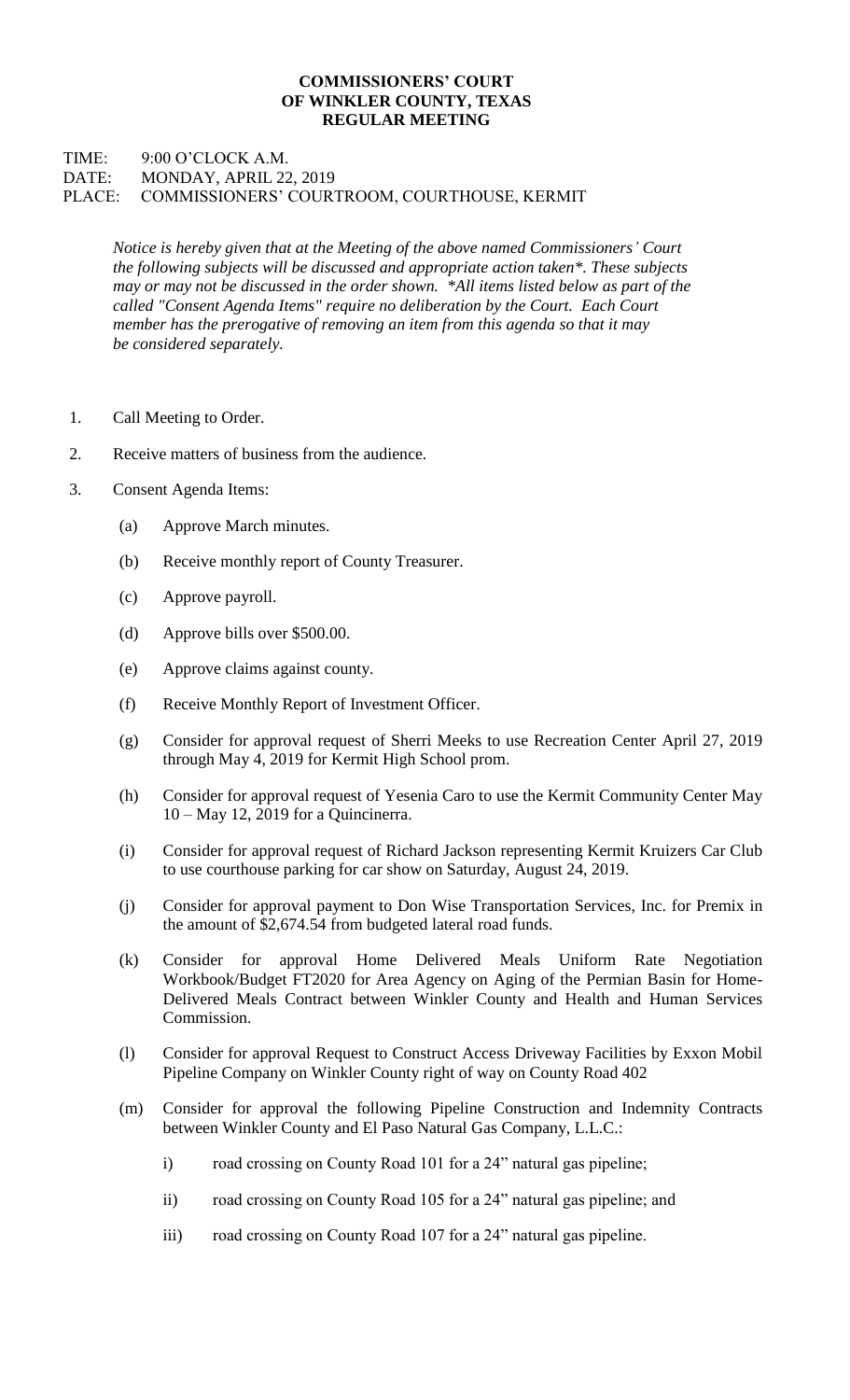\_\_\_\_\_\_\_\_\_\_\_\_\_\_\_\_\_\_\_\_\_\_\_\_\_\_\_\_\_\_\_\_\_\_\_\_\_\_\_\_\_\_\_\_\_

\_\_\_\_\_\_\_\_\_\_\_\_\_\_\_\_\_\_\_\_\_\_\_\_\_\_\_\_\_\_\_\_\_\_\_\_\_\_\_\_\_\_\_

- 4. Receive, open, and award bids for cart shed at Winkler County Golf Course.
- 5. Accept bids for the lease of a lot of land on East Avenue to be used for temporary parking.
- 6. Approve County Library's annual report prepared for the State Library System for local fiscal year 2018.
- 7. Consider for approval continuing Winkler County Library's membership in the Texas State Library System for state fiscal year 2019.
- 8. Consider, discuss, and take action necessary on JP1 clerk's hours.
- 9. Consider for approval Agreement between Wink EMT First Responders and Winkler County for the period of July 1, 2019 through June 30, 2021.
- 10. Consider for approval Agreement between Winkler County Emergency Medical Services Statement of Medical Direction/Supervision of Pre-Hospital Care between Winkler County Emergency Medical Service and Dave Spear, M.D. for the period of July 1, 2019 to June 30, 2021.
- 11. Consider for approval payment in the amount of \$5,000.00 to CSS, Inc., for Winkler County Emergency Medical Service Medical Direction by Dave Spear, M.D. for the period May 1, 2019 to April 30, 2020.
- 12. Discuss opening/closing dates for swimming pools in Wink and Kermit and take action necessary.
- 13. Consider for approval Governing Authority Resolution Governmental Entity for the Texas Department of Health and Human Services for home delivered meals.
- 14. Consider for approval Resolution concerning the designation of truck routes on County Road 313 and County Road 133 and authorize County Judge to sign Resolution.
- 15. Consider, discuss, and approve 4RE/Vista Proposal for the Winkler County Sheriff's Department in the approximate amount of \$21,000.00 from Asset Forfeiture Funds.
- 16. Consider, discuss, and approve purchase of 25' goose neck trailer from Trailer King for Precinct 1 in an amount not to exceed \$14,000.00 from committed Precinct 1 funds.
- 17. Consider for approval payment to Econo Signs for Precinct 2 road signs in the amount of \$3,522.40 from budgeted funds.
- 18. Review FAA lease options for Winkler County Airport and make recommendation for upcoming lease term.
- 19. Discuss Wink Community Center and Kermit Community Center Proposed Change Order Request with RRC Commercial Construction Management and take action necessary.
- 20. Consider, discuss, and approve extending the Depository Contract between Winkler County and West Texas National Bank to May 14, 2021.
- 21. Discuss and approve Winkler County Airport maintenance hangar repairs.
- 22. Approve Winkler County Courthouse construction claims.
- 23. Receive monthly reports from county officials.
- 24. Discuss and approve line item adjustments.